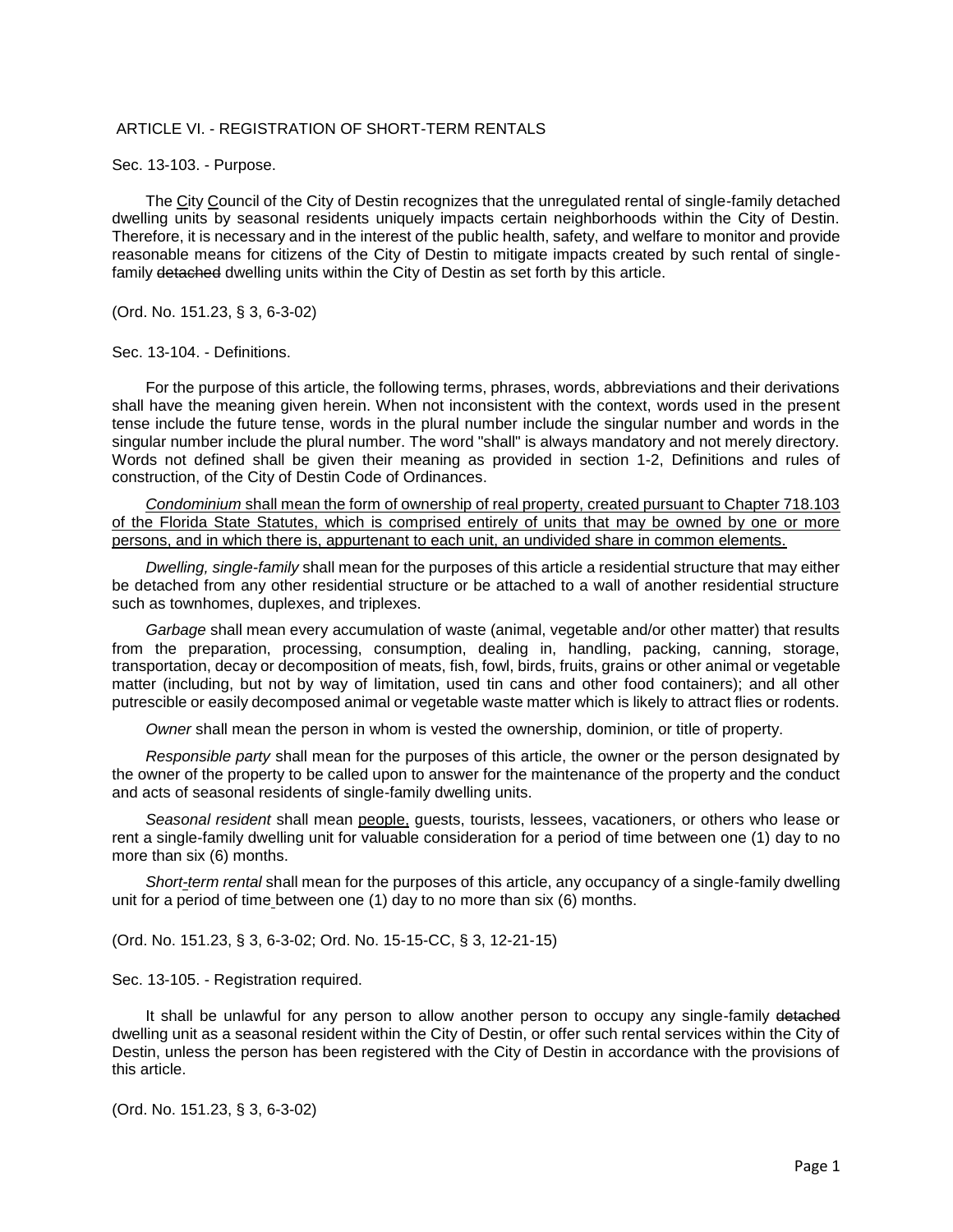Sec. 13-106. - Formal application required.

Every person required to procure a registration under the provisions of this article shall submit a formal new application for such registration each year to the City Manager or his designee. Submission of an incomplete registration application form shall result in rejection of the application.

(Ord. No. 151.23, § 3, 6-3-02; Ord. No. 15-15-CC, § 4, 12-21-15)

Sec. 13-107. - Application for registration.

Applications for registration shall set forth and/or include at a minimum:

- (1) Address, lot, block and subdivision name of single-family dwelling unit offered for rental;
- (2) Name, address, and phone number of owner of said single-family dwelling unit;
- (3) Email of owner of said single-family dwelling unit;
- (4) Name, address, and emergency contact phone number of responsible party for said single-family dwelling unit, which shall be a twenty-four-hour, seven (7) days a week contact number;
- (5) That the phone number for the Emergency contact phone number for a Responsible Party, which will be answered twenty-four (24) hours a day, seven (7) days a week, by a party with authority to address or coordinate and correct problems violations associated with the single-family dwelling unit;
- (6) Acknowledgement by owner adherence to all applicable regulations attributed to short term rentals; Acknowledgement signed by the Owner or Agent of the Owner, understanding and agreeing to the initial and on-going compliance with the City of Destin's short term rental regulations and standards contained herein and all other applicable local, state, and federal laws, regulations, and standards to include, but not limited to F.S. Ch. 509, and Rules, Chapter 61C and 69A, of the Florida Administrative Code.
- (7) Proof of owner's current ownership of the single-family dwelling unit; Valid and current City of Destin Business Tax Receipt.
- (8) Provide, at time of application or within sixty (60) days of issuance of city registration, a Valid and current Florida Department of Revenue Annual Resale Certificate sales tax identification number under F.S. Ch. 212, and a valid current Department of Business and Professional Regulation Vacation Rental Dwelling License under F.S. Ch. 509.
- (9) Signage must be displayed in accordance with City of Destin Code of Ordinances, Chapter 13, Article 6, Section 13-116, prior to approval.
- (10)Application fee is required at the time of application and is non-refundable. Applications submitted without an Application Fee will be deemed incomplete.
- (11)Applications deemed incomplete will be rejected/returned to the owner/applicant and are subject to a Reapplication Fee and Late Fees.
- (12)Applications in a paper format may be subject to an additional Administrative Fee.

(Ord. No. 151.23, § 3, 6-3-02; Ord. No. 15-15-CC, § 5, 12-21-15)

Sec. 13-108. – Responsible party required.

Whenever any property is required to be registered under this article, the owner shall appoint a person to serve as the local responsible party for service of notices as are specified herein, and notices given to the responsible party shall be sufficient to satisfy any requirement of notice to the owner. The owner shall notify the City Manager or his designee in writing of the appointment within five (5) days of being required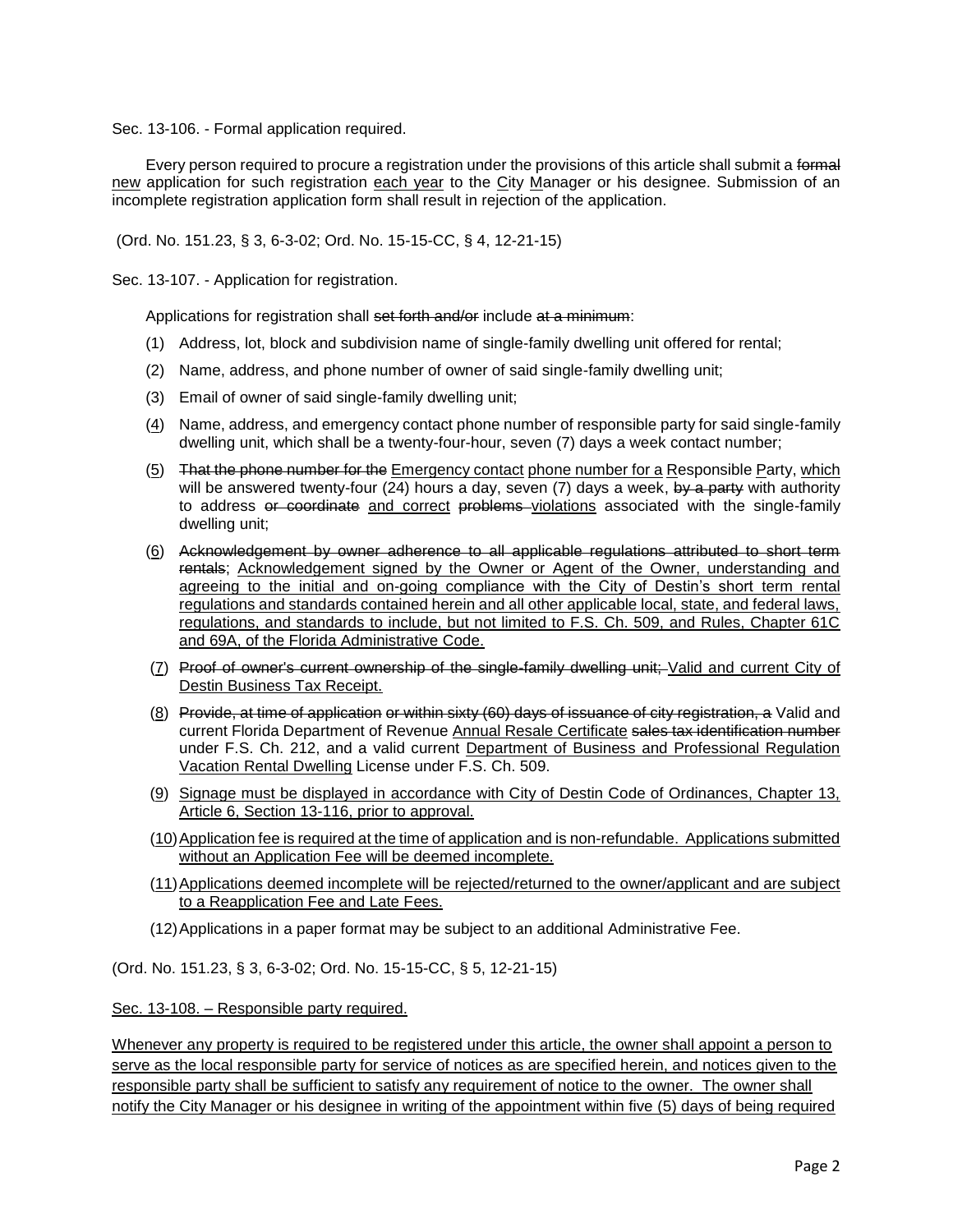to make such appointment, and shall thereafter notify the City Manager or his designee of any change of responsible party within fifteen (15) days of such change. Further, it is hereby made the affirmative duty of the responsible party to:

- (1) Inform all seasonal residents prior to occupancy of the single-family detached dwelling unit of applicable City of Destin ordinances concerning noise, vehicle parking, garbage, and common area usage;
- (2) Maintain all properties under their control in compliance with the occupancy limits, as specified in the City of Destin Code of Ordinances;
- (3) See the provisions of this article are complied with and promptly address any violations of this article or any violations of law, which may come to the attention of the responsible party;
- (4) Be available with authority to address and correct violations with the rental of the singlefamily detached dwelling unit twenty-four (24) hours a day, seven (7) days a week;
- (5) Be situated close enough to the single-family dwelling unit as to be able to, and shall, service emergency calls within one (1) hour of notification;
- (6) Maintain the entire property of the single-family dwelling unit free of garbage and litter. Provide however, that this section shall not prohibit the storage of garbage and litter in authorized private receptacles for collection.

Sec. 13-1089. - General regulations/standards.

- (1) All vehicles shall only be parked in the improved accessway/vehicle use area as defined per Land Development Code, Section 3.00.01 and/or within the garage area of the single-family dwelling unit. Garage area parking shall only be counted as provided parking if the area is open and free from obstructions. Vehicles shall not be within the right-of-way, including the grassy/unimproved areas and sidewalk sections for pedestrian traffic pursuant to City of Destin Code of Ordinances, Chapter 19.5, Traffic and Motor Vehicles and Land Development Code, Section 8.01.00.6. Vehicles found in violation of the City of Destin's applicable codes may be subject to citation or impoundment;
- (2) It shall be unlawful to allow or make any noise or sound which exceed the limits set forth in Chapter 14, Article 2;
- (3) Signage will be posted and maintained on the single-family dwelling unit in accordance with section 13-116, of this article;
- (4) No garbage container shall be located at the curb for pickup before 12:00 p.m. of the day prior to pick up, and garbage container shall be removed before midnight of the day of pickup. Additionally, by 5:00 p.m. the day after the last day of the contracted short-term rental period, all garbage shall be removed. The owner shall be required to obtain additional garbage containers and to acquire special valet garbage service from the city's solid waste removal provider in order to ensure all garbage is properly contained and removed. The owner, in lieu of acquiring valet garbage service from the city's solid waste removal provided, may utilize a third party valet garbage service removal provider, but such private service shall not excuse continuing to accept and pay for regular services of the city solid waste service provider;
- (5) Whoever, without being authorized, licensed, or invited, willfully enters or remains in any structure or conveyance of a single-family dwelling unit, or, having been authorized, licensed, or invited is warned by the owner or lessee, to depart the single-family dwelling unit and refuses to do so, commits the offense of trespass in a structure or conveyance;
- (6) Recreational amenities, such as exercise facilities, hot tubs and swimming pools, may not be jointly shared commodities and should not be considered available for use unless the right to use such facilities is clearly stated in the rental agreement for the dwelling unit;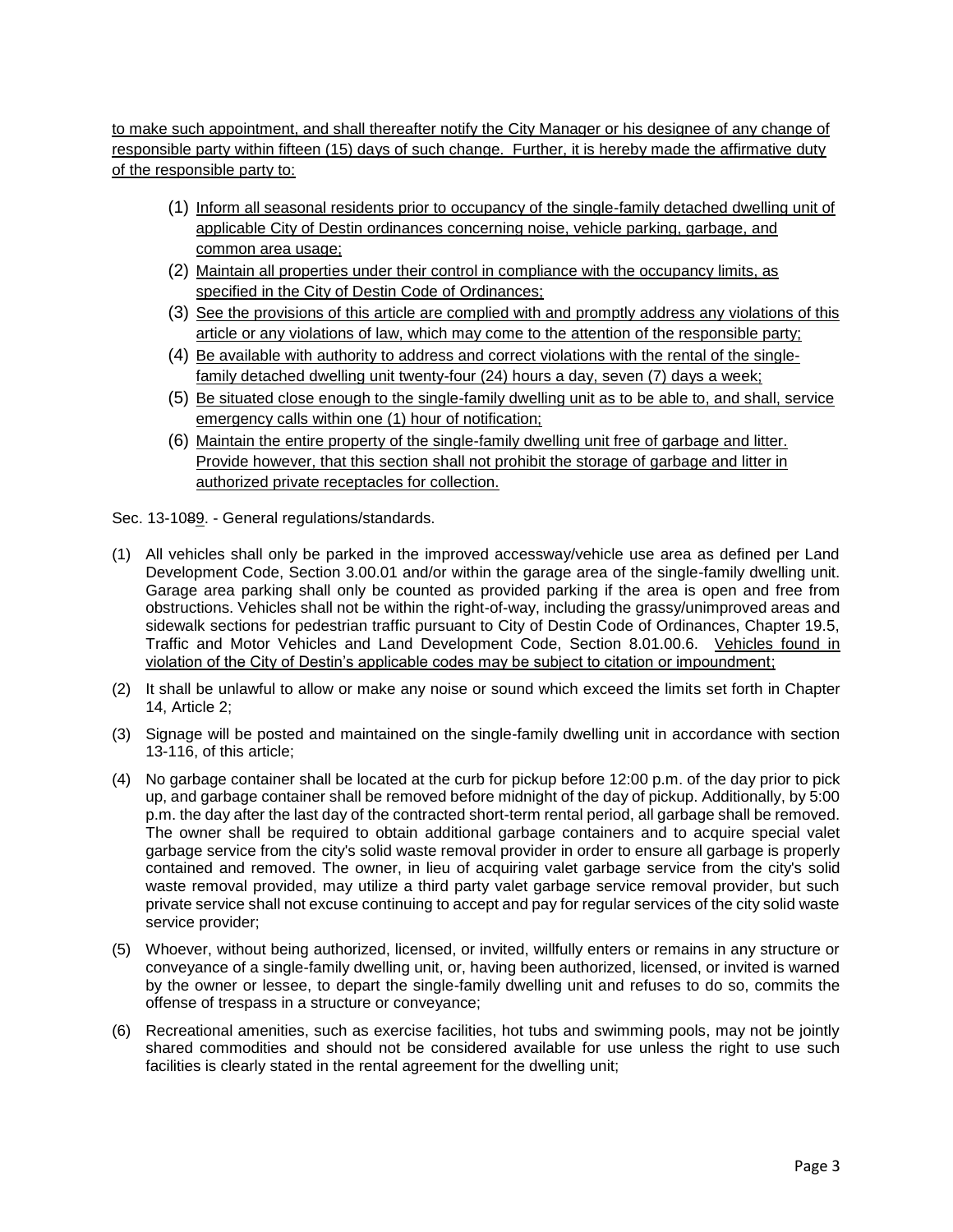- (7) Responsible party: Whenever any property is required to be registered under this article, the owner shall appoint a person to serve as the local responsible party for service of notices as are specified herein, and notices given to the responsible party shall be sufficient to satisfy any requirement of notice to the owner. The owner shall notify the City Manager or his designee in writing of the appointment within five (5) days of being required to make such appointment, and shall thereafter notify the city manager or his designee of any change of responsible party within fifteen (15) days of such change. Further, it is hereby made the affirmative duty of the responsible party to:
	- a. Inform all seasonal residents prior to occupancy of the single-family dwelling unit of applicable City of Destin ordinances concerning noise, vehicle parking, garbage, and common area usage;
	- b. See that the provisions of this article are complied with and promptly address any violations of this article or any violations of law, which may come to the attention of the responsible party;
	- c. Be available with authority to address or coordinate problems with the rental of the single-family dwelling unit twenty-four (24) hours a day, seven (7) days a week;
	- d. Be situated close enough to the single-family dwelling unit as to be able to, and shall, service emergency calls within one (1) hour of notification;
	- e. Keep available a register of all guests, which shall be open to inspection by officers of the City of Destin at all times;
	- e. Maintain the entire property of the single-family dwelling unit free of garbage and litter. Provided however, that this section shall not prohibit the storage of garbage and litter in authorized private receptacles for collection.

(Ord. No. 15-15-CC, § 6, 12-21-15)

Sec. 13-10910. - Fees for registration.

The City of Destin is authorized and shall charge reasonable fees for registration to compensate for administrative expenses. The fees for registration shall be provided for, from time to time, by resolution adopted by the City Council of the City of Destin.

(Ord. No. 151.23, § 3, 6-3-02; Ord. No. 15-15-CC, § 7, 12-21-15)

## Sec. 13-110. - Issuance or refusal of registration.

The city manager or his designee shall issue a registration certificate of compliance to the applicant upon proof of the following:

- (1) The owner and/or responsible party completes and receives approval of the City of Destin registration application form;
- (2) The registration fee has been paid to the City of Destin;
- (3) A business tax receipt from the City of Destin pursuance to Chapter 13 of the Code of Ordinances;
- (4) A business tax receipt from Okaloosa County;
- (5) An affidavit demonstrating maintaining initial and on-going compliance with short term rental regulations and standards contained herein, plus any other applicable local, state, and federal laws, regulations, and standards to include, but not be limited to F.S. Ch. 509, and Rules, Chapters 61C and 69A, Florida Administrative Code; and
- (6) A copy of the form of short term rental/lease agreement to be used when contracting with seasonal residents.

(Ord. No. 151.23, § 3, 6-3-02; Ord. No. 15-15-CC, § 8, 12-21-15)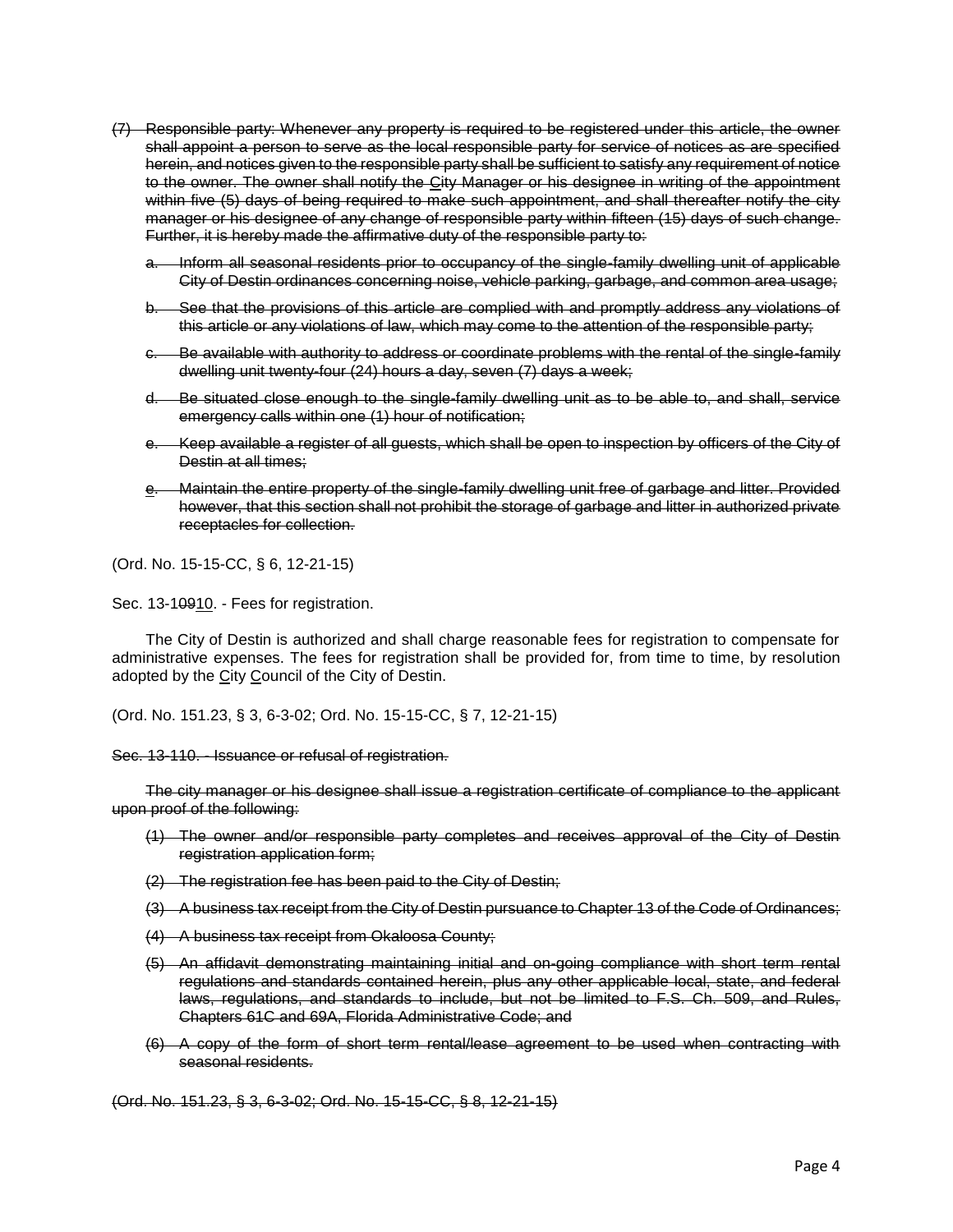Sec. 13-111. - Registration not transferable.

No registration issued under the provisions of this article shall be transferred, or assigned, or used by any person, owner, or agent of the owner other than the one to whom it is issued, or at any location other than the one for which it is issued. No registration issued under this Article creates any vested right.

(Ord. No. 151.23, § 3, 6-3-02; Ord. No. 15-15-CC, § 9, 12-21-15)

Sec. 13-112. - Renewals and expiration of registration.

All registrations issued under the provisions of this article shall be valid for no more than one (1) year, and all registrations shall expire on March 1 of each year. Registrations that are not renewed by March 1 of each year may be renewed up to the last business day in April of that year without paying a late renewal fee. Owners who do not renew their registrations before the last business day in April shall pay the appropriate late renewal fee as established, from time to time, by the city council of the City of Destin.

All Short-Term Rental Registrations issued under the provisions of this article shall be valid for a period not to exceed twelve (12) months and expiring on the last day of February of each calendar year.

Renewal applications must meet the requirements of the City of Destin's Code of Ordinances, Chapter 13, Article 6, Section 13-107. Short-Term Rental Registration renewals may be renewed between January 1 and March 1 of each year. Short-Term Rental Registrations are due March 1 of each year; any such renewal registration received after March 1 of each year is considered late and is subject to a Late Fee of fifty (\$50) and must be paid in addition to any other applicable fees prior to a renewal approval, except as otherwise approved by the City Manager or their designee.

(Ord. No. 151.23, § 3, 6-3-02; Ord. No. 15-15-CC, § 10, 12-21-15)

Sec. 13-112.5 – False Information.

It shall be unlawful for any person to give any false or misleading information in connection with the application for registration required by this article.

Sec. 13-113. - Territory embraced.

The provisions of this article shall apply within the City of Destin.

(Ord. No. 151.23, § 3, 6-3-02; Ord. No. 15-15-CC, § 12, 12-21-15)

Sec. 13-114. - Posting of signage.

- Prior to the owner of the single-family dwelling unit allowing another person to occupy the single-family dwelling unit as a seasonal resident, owner shall post a sign on the property meeting the following requirements:
	- (a) The sign must be prominently placed on the property of the single family dwelling unit so that the required content of the sign shall be legible as viewed from the public right-of-way; however, signage shall not be placed in the public right-of-way;
	- (b) Such sign shall be not larger than eighteen (18) inches by twelve (12) inches and not smaller than sixteen (16) inches by ten (10) inches in size;
	- (c) The sign must clearly indicate the name, and twenty-four (24) hours a day, seven (7) days a week emergency contact phone number of the responsible party for said single-family dwelling unit. If the responsible party phone number and the rental contact phone number are different, the sign shall clearly indicate both phone numbers;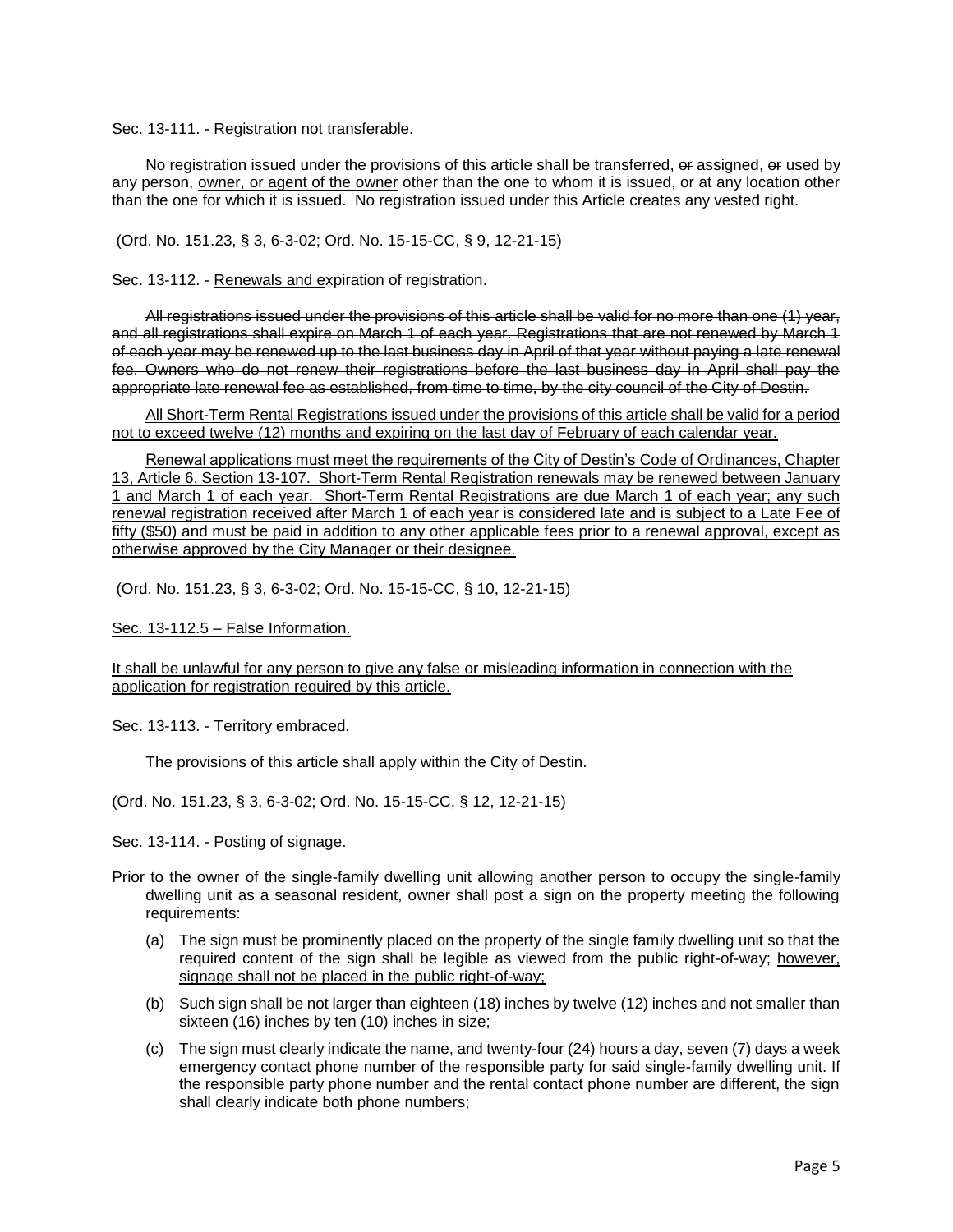- (d) The sign must be continuously on the property of the single-family dwelling unit during any period a local business tax or registration has not expired; and.
- (e) The sign must clearly indicate the expiration date of both the local business tax and registration, if applicable.
- (2) Prior to the owner of the single-family dwelling unit allowing another person to occupy the single-family dwelling unit as a seasonal resident, owner shall post signage within the single-family dwelling unit meeting the following requirements:
	- (a) At least two (2) signs must be prominently placed within the single-family dwelling unit so that the required content of the sign shall be legible as viewed by the occupants of the unit;
	- (b) Signage shall be not larger than eighteen (18) inches by twelve (12) inches and not smaller than sixteen (16) inches by ten (10) inches in size;
	- (c) Signage must clearly state the following:

"Be considerate of your neighbors. This house is located in a residential neighborhood, therefore noise or sound is restricted per local ordinance. If breach of peace is violated and/or conduct is disorderly, local law enforcement will respond. Thank you!"

(d) The signs must be continuously posted within the single-family dwelling unit during any period a local business tax or registration has not expired.

(Ord. No. 151.23, § 3, 6-3-02; Ord. No. 02-09-CC, § 3, 11-4-02; Ord. No. 06-07-CC, § 3, 7-10-06; Ord. No. 06-23-CN, § 4, 12-18-06; Ord. No. 15-15-CC, § 13, 12-21-15)

Sec. 13-115. - Preemption of homeowner's association.

All regulations regarding the posting of a sign on the property of the single-family detached dwelling unit shall preempt any homeowner's association restrictions on the posting of signs to the extent that any such homeowner's association restrictions or regulations conflict with this Article.

(Ord. No. 151.23, § 3, 6-3-02; Ord. No. 15-15-CC, § 14, 12-21-15)

Sec. 13-116. - Complaints.

Whenever a violation of this article occurs, or is alleged to have occurred, any person may file a written complaint. Such complaint, stating fully the causes and basis thereof, shall be filed with the city manager or his designee. The city manager or his designee shall record properly such complaint, investigate, and take action thereon in accordance with sections 14-71 through 14-85, City of Destin Code of Ordinances.

(Ord. No. 151.23, § 3, 6-3-02; Ord. No. 15-15-CC, § 15, 12-21-15)

Sec. 13-1176. - Enforcement.

The provisions of this article shall be enforced as provided in Chapter 14, Offenses and Miscellaneous Provisions, of the Code Ordinances of the City of Destin, and by such other means as are specified herein below:

(1) *Code enforcement:* The Code Enforcement Division may enforce the terms of this article by bringing a case to the Code Enforcement Special Magistrate or Code Enforcement Board, whichever is applicable, as provided in Chapter 14, Offenses and Miscellaneous Provisions, Article III, Code Enforcement Board or Special Magistrate, of the Code of Ordinances of the City of Destin and F.S. Ch. 162, Pt. 1.